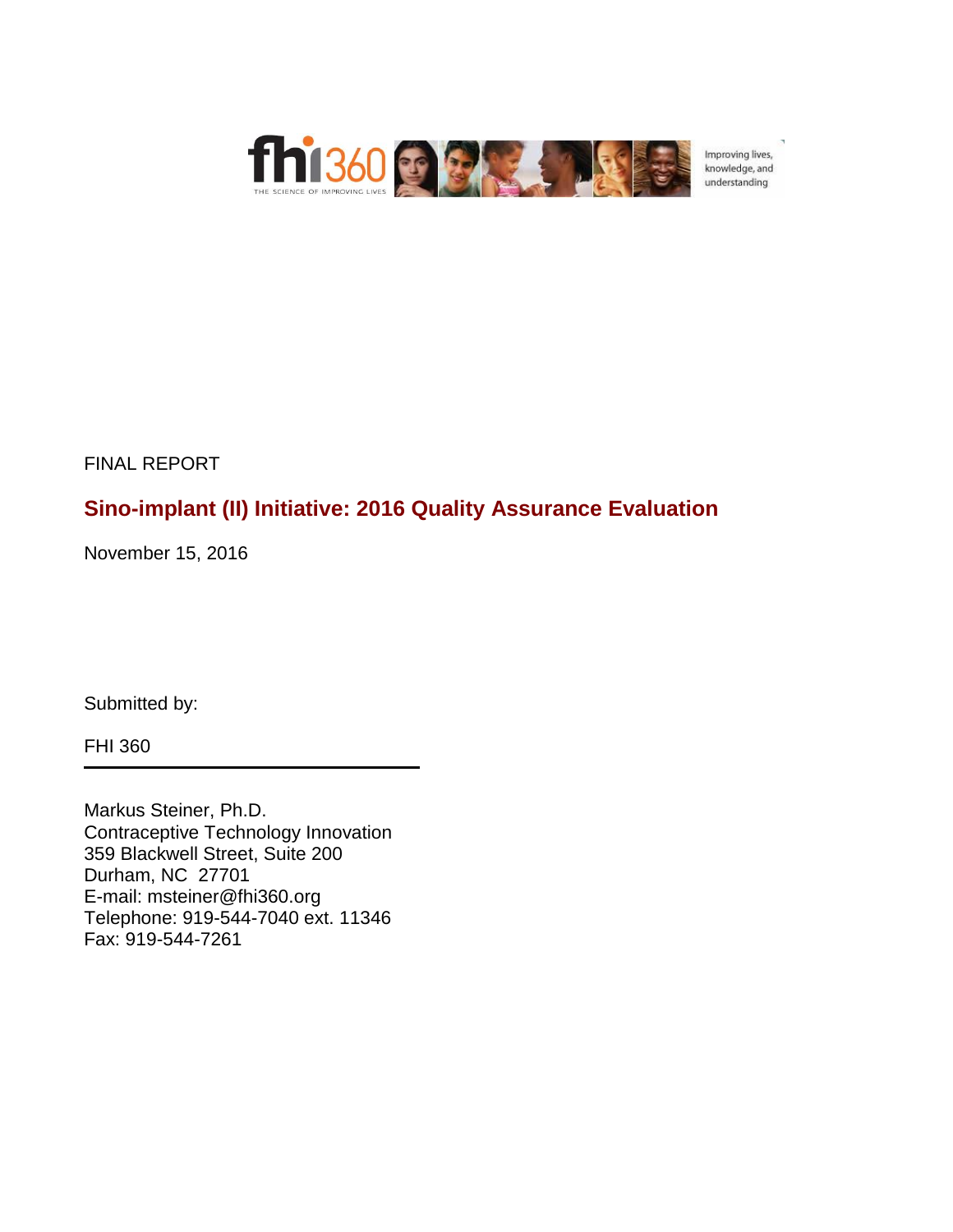# <span id="page-1-0"></span>Final Report **Sino-implant (II): 2016 Quality Assurance Evaluation**

#### **FHI 360**

### **Markus Steiner, Ph.D.**

**Sino-implant (II) Project Director** Contraceptive Technology Innovation 359 Blackwell Street, Suite 200 Durham, NC 27701 E-mail: [msteiner@fhi360.org](mailto:msteiner@fhi360.org) Telephone: 919-544-7040 ext. 11346 Fax: 919-544-7261

#### **Derek H. Owen, Ph.D. Scientist I**

Contraceptive Technology Innovation 359 Blackwell Street, Suite 200 Durham, NC 27701 E-mail: [dowen@fhi360.org](mailto:dowen@fhi360.org) Telephone: 919-544-7040 ext. 11168 Fax: 919-544-7261

### **Xian Zhong, Ph.D.**

**Research Associate** Contraceptive Technology Innovation 359 Blackwell Street, Suite 200 Durham, NC 27701 E-mail: [xzhong@fhi360.org](mailto:xzhong@fhi360.org) Phone: 919-544-7040 ext. 11192 Fax: 919-544-5849

### **David W. Jenkins, Ph.D.**

**Associate Director** Product Quality and Compliance Department 2810 Meridian Parkway, Suite 160 Durham, NC 27713 E-mail: [djenkins@fhi360.org](mailto:djenkins@fhi360.org) Phone: 919-544-7040 ext. 11617 Fax: 919-544-5849

## **Haizhen Meng**

**Research Associate** Contraceptive Technology Innovation 359 Blackwell Street, Suite 200 Durham, NC 27701 E-mail: [hmeng@fhi360.org](mailto:hmeng@fhi360.org) Phone: 919-544-7040 ext. 11491 Fax: 919-544-5849

#### *Confidential*

*Final Report: Sino-implant (II): 2016 Quality Assurance Evaluation FHI360*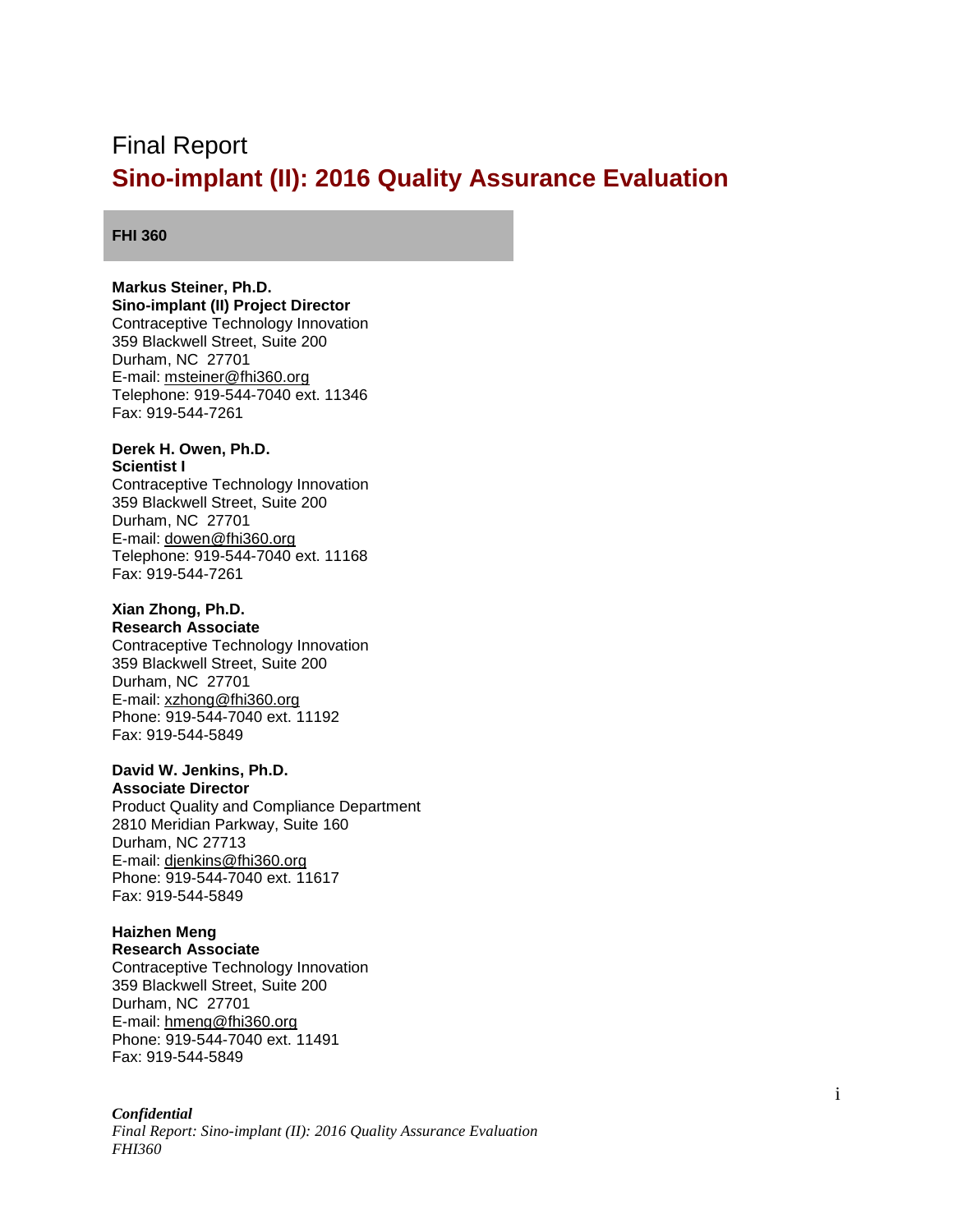## **Table of Contents**

| Assay, Related Substance, Content Uniformity, and Sterility Evaluation 15                  |  |
|--------------------------------------------------------------------------------------------|--|
|                                                                                            |  |
|                                                                                            |  |
|                                                                                            |  |
|                                                                                            |  |
|                                                                                            |  |
|                                                                                            |  |
|                                                                                            |  |
|                                                                                            |  |
|                                                                                            |  |
| Section III: Summary of Results of the 2016 Comprehensive Quality Assurance Evaluation  25 |  |

## **List of Tables**

| Table 1. Summary of 2016 QA Monitoring and Evaluation of Sino-implant (II) 4                        |    |
|-----------------------------------------------------------------------------------------------------|----|
|                                                                                                     |    |
| Table 3. Levonorgestrel: lot release verification test results analyzed using the CP monograph 10   |    |
| Table 4. Levonorgestrel: lot release verification test results analyzed using the EP monograph 11   |    |
|                                                                                                     |    |
| Table 6. Assay, related substance, content uniformity and sterility results of Sino-implant (II) 16 |    |
|                                                                                                     |    |
| Table 8. ICP-MS test results of Sino-implant (II): USP <232> inorganic impurities.  19              |    |
|                                                                                                     |    |
|                                                                                                     |    |
| Table 11. Limulus Amebocyte Lysate (LAL) Test (Kinetic Turbidimetric Technique) test results        |    |
|                                                                                                     | 21 |
|                                                                                                     |    |
|                                                                                                     |    |
|                                                                                                     |    |
| Table 15. Comprehensive tabulated summary of the QA results of Sino-implant (II) tests              |    |
|                                                                                                     | 25 |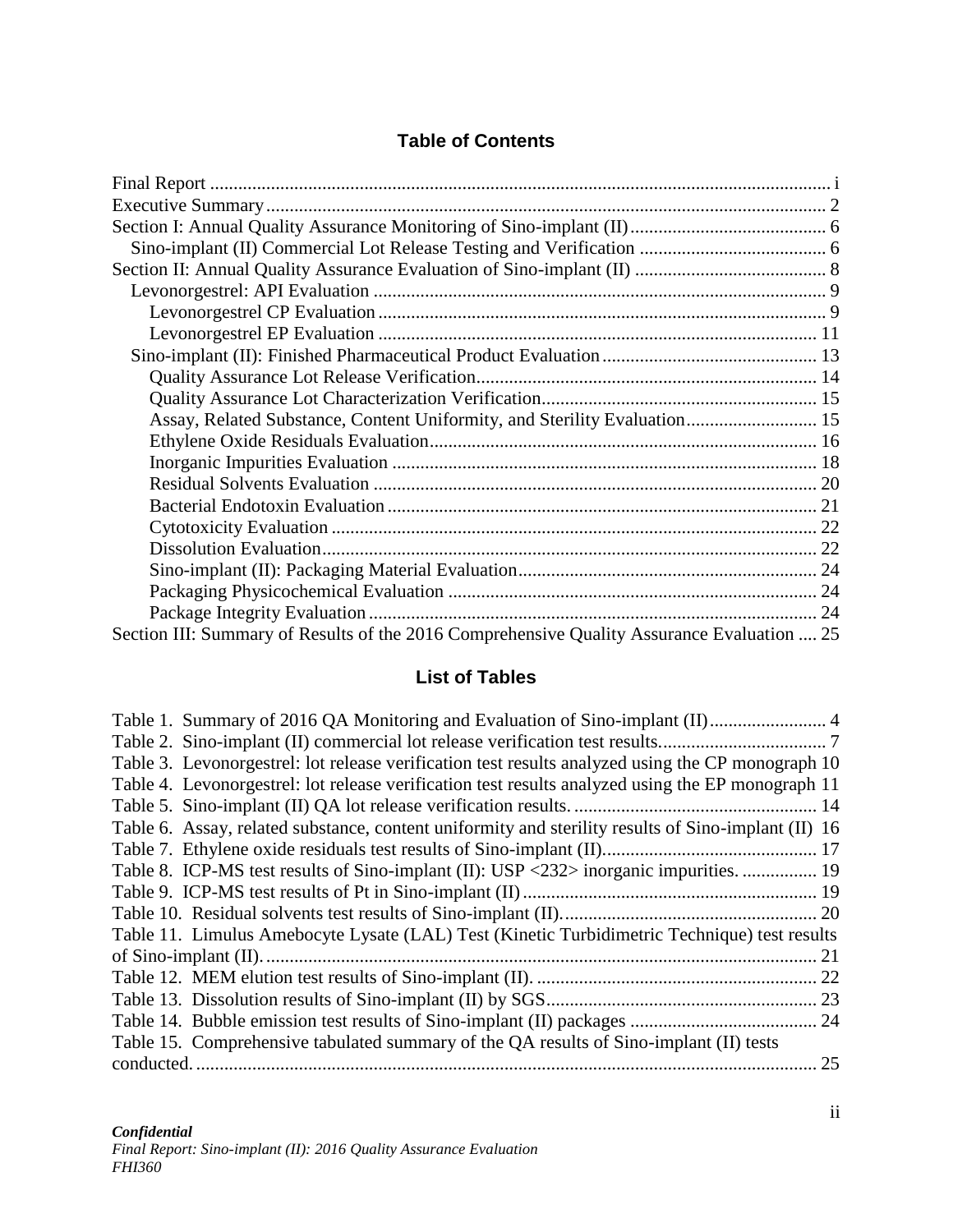## **List of Abbreviations**

| <b>API</b>    | <b>Active Pharmaceutical Ingredient</b>          |  |  |
|---------------|--------------------------------------------------|--|--|
| <b>ASTM</b>   | American Society for Testing and Materials       |  |  |
| <b>BLD</b>    | <b>Below Limit of Detection</b>                  |  |  |
| <b>BRL</b>    | <b>Below Reporting Limit</b>                     |  |  |
| <b>BP</b>     | British Pharmacopeia                             |  |  |
| <b>CFDA</b>   | China Food and Drug Administration               |  |  |
| CP            | China Pharmacopeia                               |  |  |
| Dahua         | Dahua Pharmaceutical Co., Ltd                    |  |  |
| <b>DMF</b>    | Dimethylformamide                                |  |  |
| <b>ECH</b>    | Ethylene Chlorohydrin                            |  |  |
| EG            | Ethylene Glycol                                  |  |  |
| EO            | Ethylene Oxide                                   |  |  |
| EP            | European Pharmacopeia                            |  |  |
| <b>FPP</b>    | <b>Finished Pharmaceutical Product</b>           |  |  |
| GC            | Gas Chromatography                               |  |  |
| <b>NMT</b>    | No More Than                                     |  |  |
| <b>ICH</b>    | <b>International Conference on Harmonisation</b> |  |  |
| <b>ISO</b>    | International Organization for Standardization   |  |  |
| <b>LAL</b>    | Limulus Amebocyte Lysate                         |  |  |
| <b>LNG</b>    | Levonorgestrel                                   |  |  |
| <b>PDE</b>    | <b>Permitted Daily Dose</b>                      |  |  |
| QA            | <b>Quality Assurance</b>                         |  |  |
| <b>TLC</b>    | Thin Layer Chromatography                        |  |  |
| <b>US FDA</b> | U.S. Food and Drug Administration                |  |  |
| <b>USP</b>    | United States Pharmacopeia                       |  |  |
| <b>WHO</b>    | World Health Organization                        |  |  |
| Yangzhou      | Yangzhou Pharmaceutical Co., Ltd.                |  |  |
| ZiZhu         | China Resources ZiZhu Pharmaceutical Co., Ltd.   |  |  |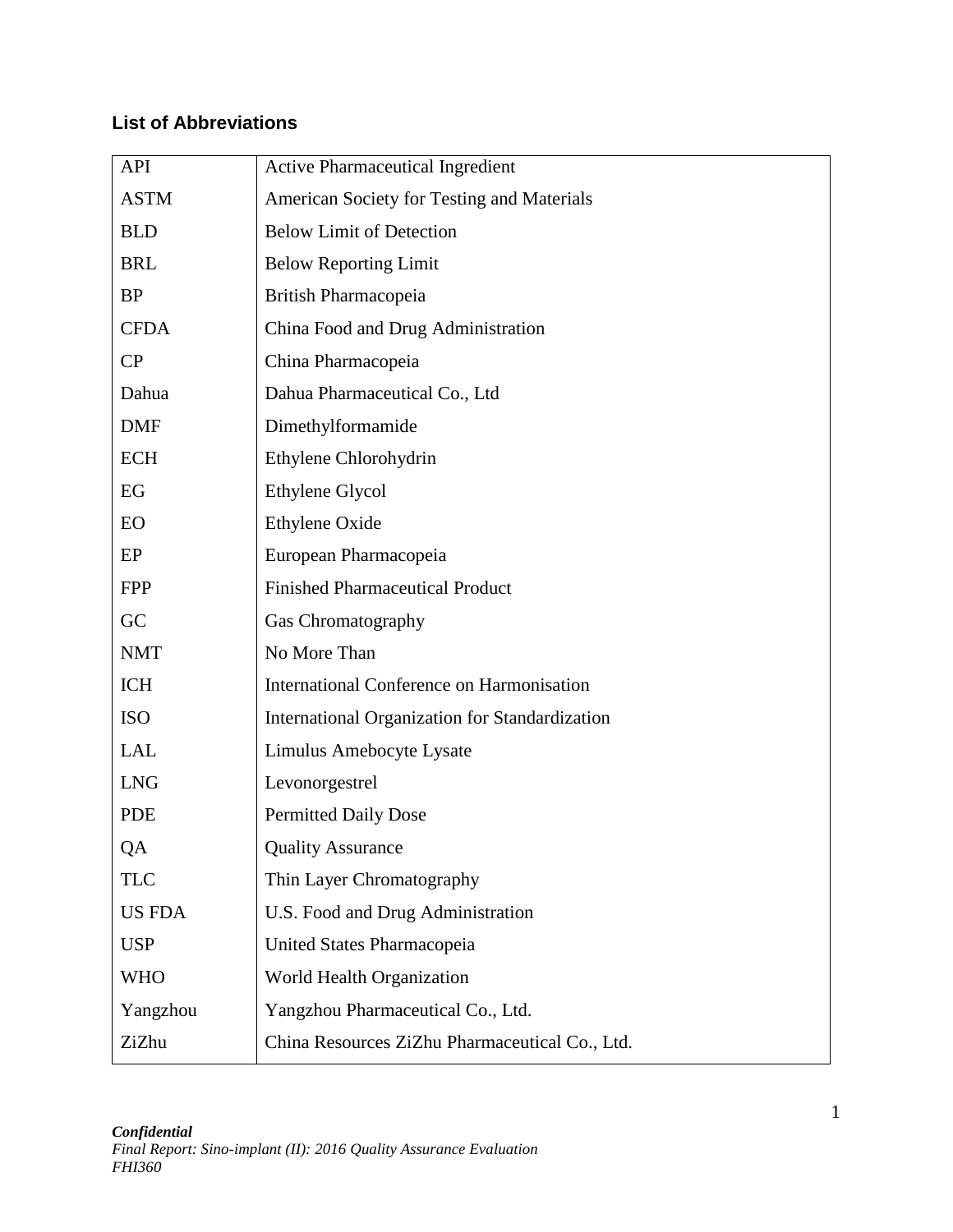# <span id="page-4-0"></span>**Executive Summary**

A Quality Assurance (QA) Evaluation and Monitoring program was implemented by FHI 360 to verify that Sino-implant (II) meets lot release specifications for the product. This report presents the 2016 results of the QA evaluation and monitoring program that has been conducted since 2008.

Commercial lot release testing verification was conducted for two (2) lots of Sino-implant (II), containing Active Pharmaceutical Ingredient (API) Levonorgestrel (LNG) supplied by Yangzhou Pharmaceutical Co. Ltd., (Yangzhou) that were shipped to countries as part of Sino-implant (II) introduction activities in developing countries. In all instances results were in compliance with Sino-implant (II) lot release specifications (Table 1).

A more extensive battery of tests was conducted to evaluate if Sino-implant (II) meets international quality standards. The tests selected were based on standards from the United States Pharmacopeia (USP), European Pharmacopeia (EP), International Organization for Standardization (ISO), and the American Society for Testing and Materials (ASTM), recognized by World Health Organization (WHO) Prequalification (PQ) program.

From 2008 to 2012, LNG test results concluded that the Yangzhou API was capable of meeting all LNG standards tested, including China Pharmacopeias (CP), USP and British Pharmacopeias (BP). In 2013, the LNG BP monograph was harmonized with the LNG EP monograph (EP 7.4), which resulted in a new specification for related substance with a slightly different impurity profile and limits to allowable levels. In 2014, the LNG EP monograph (EP 8.0) again revised the impurity profile and limits to allowable levels. Fortunately, these new impurity profiles and limits on allowable levels do not affect the official impurity specification of the finished pharmaceutical product.

With the aim of obtaining WHO Prequalification (PQ) approval for Sino-implant (II), Shanghai Dahua Pharmaceutical Co., (Dahua), the finished pharmaceutical product (FPP) manufacturer, switched API supplier from Yangzhou Pharmaceutical to China Resources Zizhu Pharmaceutical Co., Ltd. (ZiZhu) in their WHO PQ application submitted May 2015. The ZiZhu LNG API has been prequalified by WHO (Ref: APIMF172) and is capable of meeting the latest EP standards (EP 8.0) requested by WHO. The testing results are presented in this report.

However, since the currently registered product contains the Yangzhou API in all marketed countries, Dahua will continue using the Yangzhou API for commercial lots of Sino-implant (II) until the dossier referencing the ZiZhu API obtains WHO PQ and is subsequently approved at the country level. During this transitional period, two lots of LNG manufactured by ZiZhu, and one lot of LNG manufactured by Yangzhou and used in FPP commercial lots, were selected and evaluated according to the LNG CP monograph (CP 2015) and LNG EP monograph (EP 8.0) as part of the 2016 QA Evaluation program.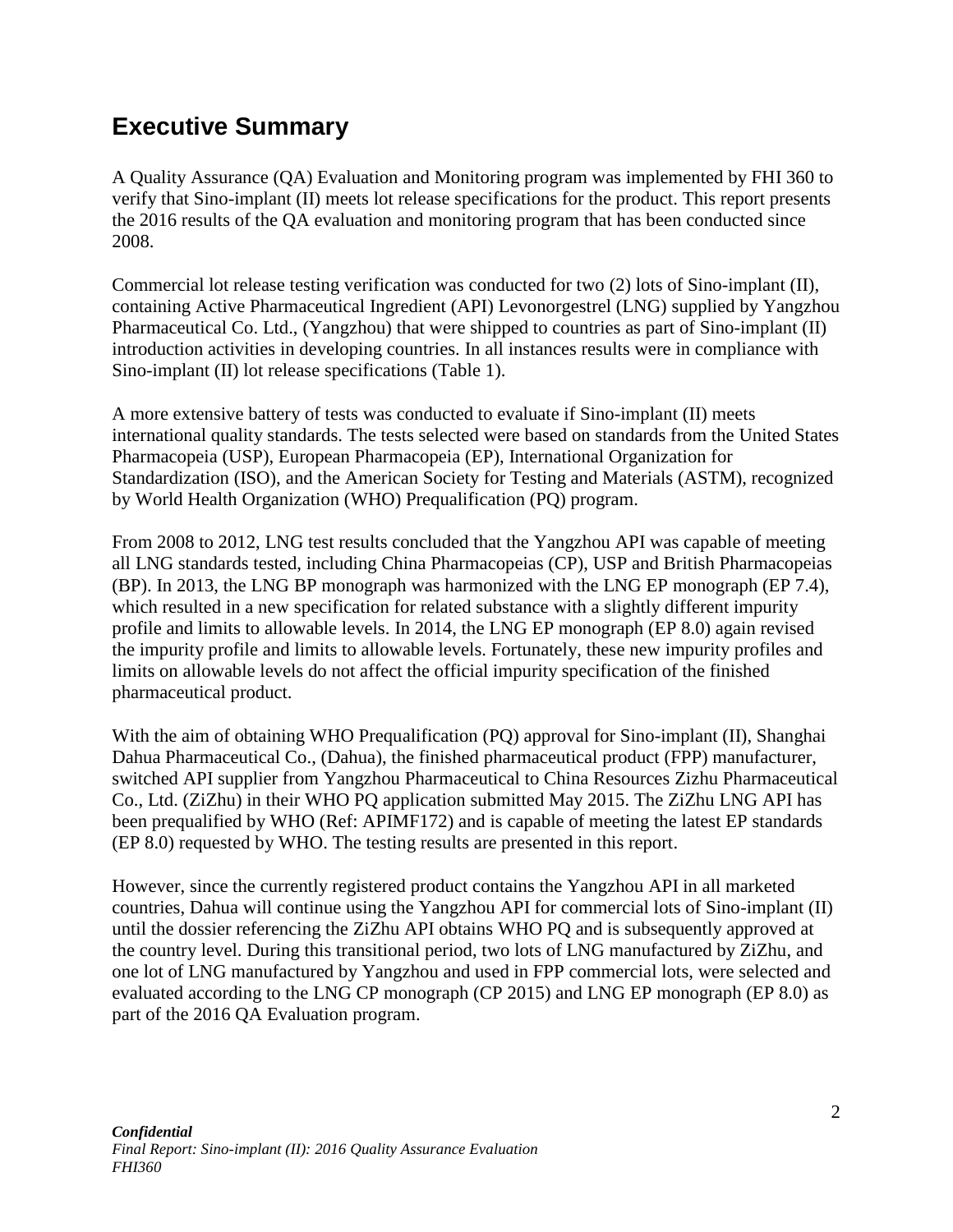Test results concluded that the ZiZhu API was capable of meeting all specifications for the LNG CP 2010 and EP 8.0 monographs. The Yangzhou API continues to meet specifications for the LNG CP 2010 monograph, the legal standard for LNG in China (Table 1).

Additionally, three (3) FPP lots, two made with the Zizhu API (as described in the WHO PQ submission) and one made with the Yangzhou API (for current markets) were obtained from Dahua. Dahua performed an internal manufacture qualification test that includes the same battery of tests historically conducted as part of the Sino-implant (II) QA program as well as new tests suggested by WHO PQ. The upgraded identification, assay, related substances, content uniformity, and dissolution tests are conducted using HPLC technology. Test results concluded that for both formulations (Yangzhou API and Zizhu API) Sino-implant (II) is capable of meeting the quality requirements specified for WHO-PQ.

In addition, an independent laboratory (SGS) performed the lot characterization verification for all three batches. The results of the lot characterization verification activities for samples tested in the Annual Product QA Evaluation are summarized in Table 1. In all instances, results were in compliance with Sino-implant (II) lot characterization specifications.

With the ultimate goal of transferring all QA testing to China, efforts were made to move all QA testing activities to SGS in Shanghai, including all official test methods used or adopted at Dahua.